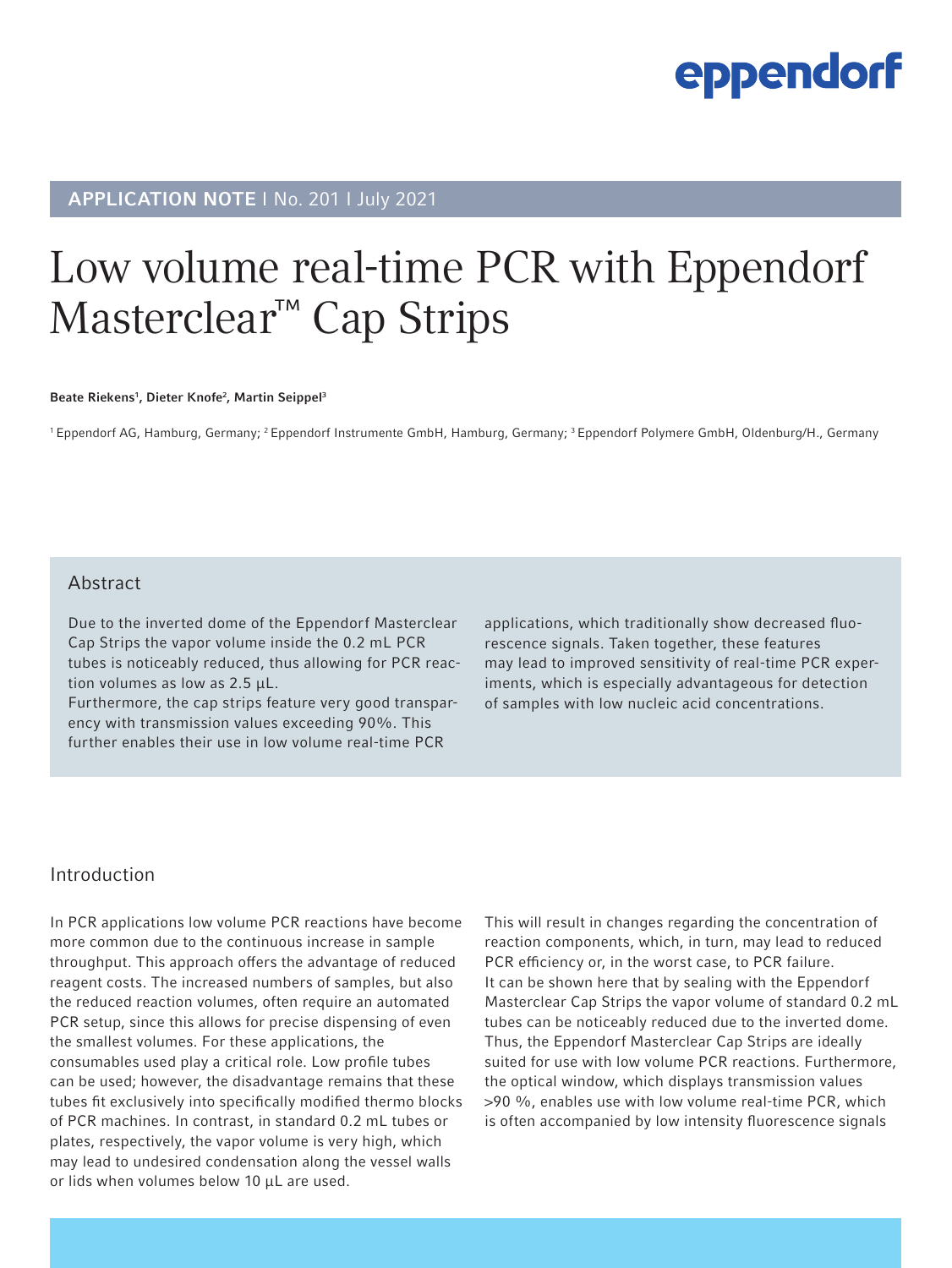### Materials and Methods

Transmission measurements of the Masterclear Cap Strips as well as of cap strips by two competing manufacturers were performed in a Saphire2™ (Tecan). For this purpose, the 8 caps of each strip were measured individually, using a wavelength spectrum of 400 to 750 nm in 50 nm intervals. The values were subsequently averaged, and the standard deviations were calculated.

For the real-time PCR experiments, the following PCR system was used in a SYBR Green application:

- > PCR target: 108 bp fragment of lambda DNA
- > Forward primer (600 nM): cgcacaggaactgaagaatg,
- > Reverse primer (300 nM): ccgtcgagaatactggcaat,
- > Template: lambda DNA (Roche)

A serial dilution of lambda DNA was prepared manually, resulting in a range of 100 – 1x108 copies per reaction. In order to exclude the possible influence of pipetting inaccuracies, all further components were added to the different DNA concentrations. 12 replicates of 2.5 μL each of these mini master mixes were pipetted into the respective wells of a twin.tec real-time PCR Plate (semi-skirted), using the Eppendorf ep*Motion*® 5070.

Subsequently, 3 columns of the plate were sealed with the Eppendorf Masterclear Cap Strips, while the remaining columns were sealed with 3 cap strips each by other manufacturers.

The plate was then centrifuged at  $500 \times q$  for 1 min. and a real-time PCR was performed in the Mastercycler® ep realplex4 S using the following program:

| <b>Initial</b><br><b>Denaturation</b> | <b>Denaturation</b> | Annealing<br>Elongation |  |
|---------------------------------------|---------------------|-------------------------|--|
| 95 $°C$                               | 95 $°C$             | 60 °C                   |  |
| 2 min                                 | 10 <sub>s</sub>     | 30 <sub>s</sub>         |  |
|                                       | 40 Cycles           |                         |  |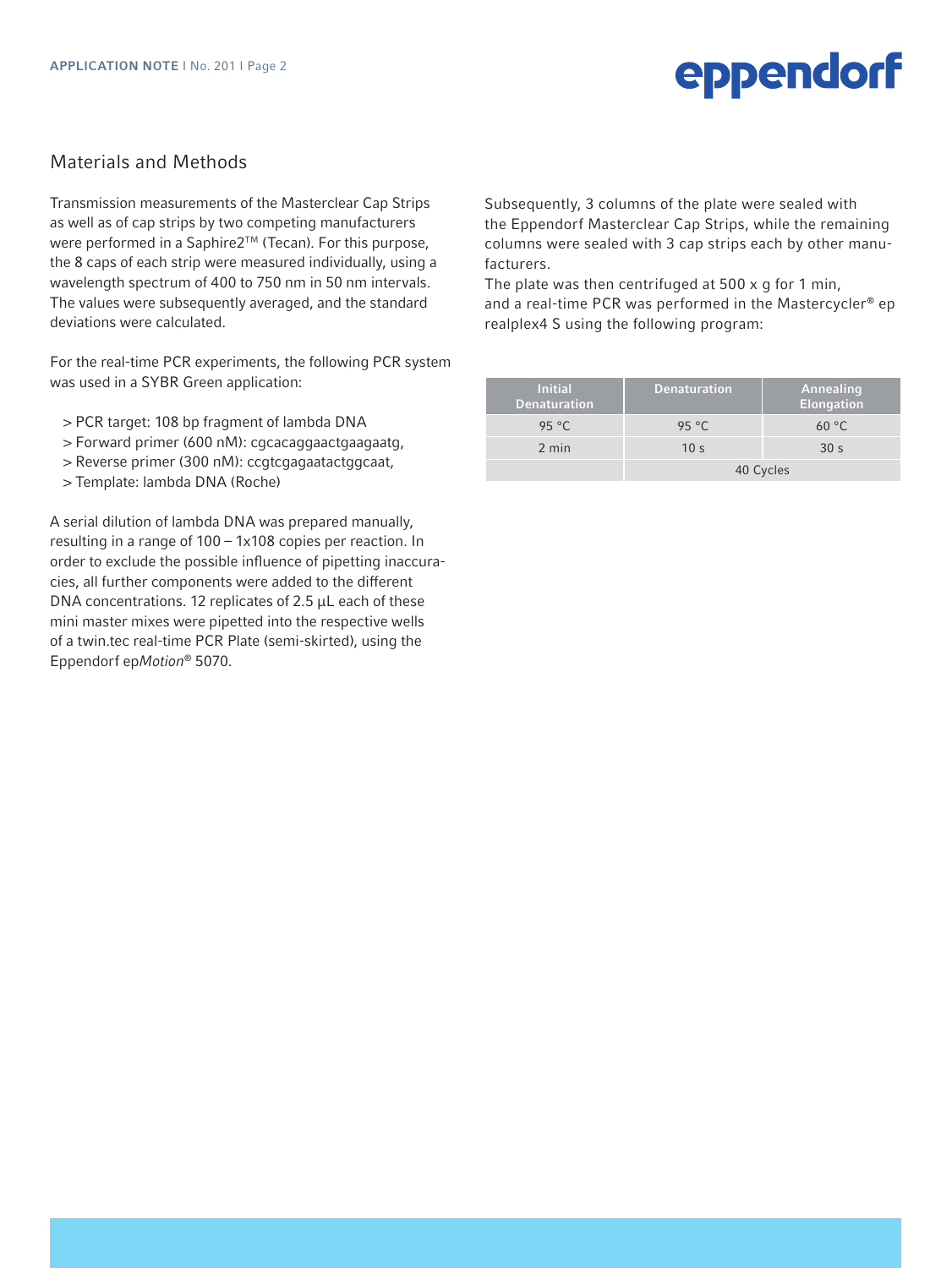### **Results and Discussion**

Flat or domed lids are often used for sealing tubes and plates during PCR and real-time PCR. In contrast, the Eppendorf Masterclear Cap Strips feature an inverted dome, which reduces the vapor pressure volume of a tube (Figure 1).

the especially thin-walled optical windows of the Masterclear Cap Strips feature very good transparency for light of the wavelengths between 450 and 700 nm (Figure 2). **Competitor B**



Vapor volume of 0.2 ml PCR tubes with different tube lids **Figure 1: Vapor volume of 0.2 ml PCR tubes with different** 

On the right, the vapor volume resulting from the use of a flat lid (dark On the right, the vapor volume resulting from the use of a flat gray) is shown. Using the Masterclear Cap Strips (light gray), the vapor volume is reduced. Un the right, the vapor volume resulting from the use of a fla

**Figure 2:** Transmission rates of different cap strips  $\mathbf{r}$ The transmission values of 8 individual lids of one strip were measured across a range of 450 – 700 nm wavelengths. The variable variable variable variable variable variable lues were averaged, and the standard deviations are expressed as error bars. Transmission values exceeding  $\sim$  1.1  $\sim$  1.1  $\sim$  1.1  $\sim$ particular for the those wavelengths above  $500$  nm, which are  $500$  nm, which are  $500$ relevant to real-time PCR. In contrast, the competitors' strips are less transparent. Furthermore, it becomes evident that the transparency of the cap strips is largely  $d = \frac{1}{400}$  and the transmission rate of the transmission rate of the transmission rate of the transmission rate of the transmission rate of the transmission rate of the transmission rate of the transmission rate of the Competitor B's cap strips ranges between 80  $^{\circ}$  strips ranges between 80  $^{\circ}$  mm  $^{\circ}$ **70 75 80 85 90 95 400 450 500 550 600 650 700 750 wath [nm] Masterclear Cap Strips Competitor A Competitor B**

especially dominant; however, the transmission rates of different cap strips. The variable of  $\sim$ 

(dark The transmission values of 8 individual lids of one strip were measured vapor across a range of 450 - 700 nm wavelengths. The values were averaged, and the standard deviations are expressed as error bars.

**Figure 1: Vapor volume of 0.2 ml PCR tubes with different**  Transmission values exceeding 90 % are achieved in **tube lids**  particular for those wavelengths above 500 nm, which are relevant to real-time PCR. In contrast, the competitors' strips are less transparent. Furthermore, it becomes evident that are transparency of the top empty or maying dependence on the<br>wavelength, i.e. the transmission rate of Competitor B's cap reduced by  $\frac{400}{100}$  and  $\frac{400}{100}$  resulting to a flat line. strips ranges between 80 % at 400 nm and a maximum of Thus, the total volume of an empty 0.2 mL PCR tube is reduced by 44 % as compared to a flat lid. The resulting reduction of vapor pressure allows for small volume PCR reactions to be performed in standard PCR tubes and plates. the transparency of the cap strips is largely dependent on the

89 % for the longer wavelengths. In the case of Competitor A, this dependence on wavelength is especially dominant; however, the transmission rates are noticeably lower: in the short wavelength range values of around 71 % are achieved, reaching a maximum of 82 % at 700 nm. In addition, the individual windows of the Eppendorf Masterclear Cap Strips feature low variance: the standard deviation across the range of 450-700 nm averages around 0.3. Competitor B's cap strips are comparable, whereas Competitor A's cap strips show a median standard deviation of 1.6. 3. Show a meandr Standard activition of no.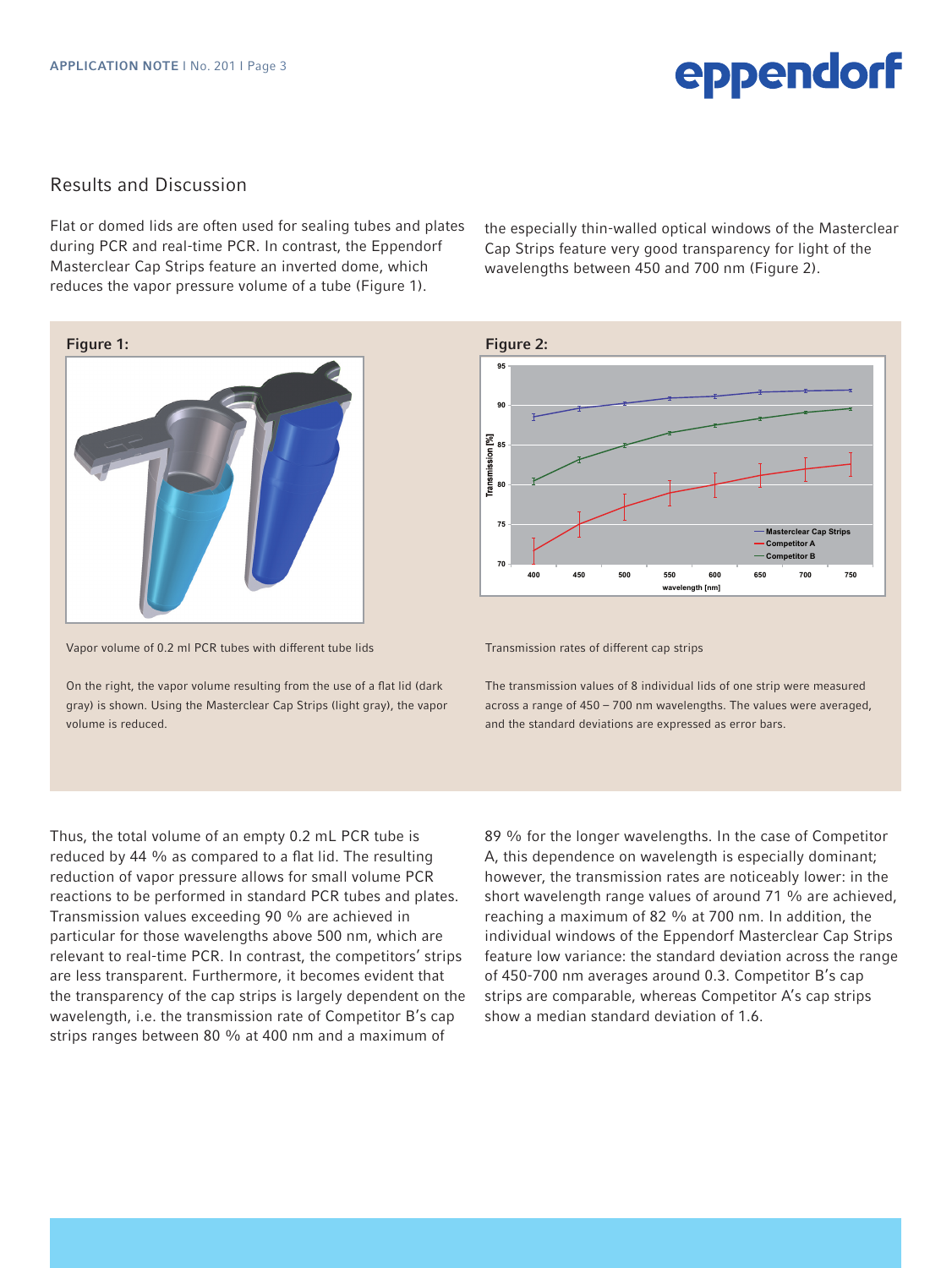as ann as possible in order to maximize exertation or nuo<br>rescence as well as ensure maximum fluorescence signals reseence as wen as ensure maximum nuoreseence signals<br>during detection. Apart from this, optical windows should as the contract of maximize excitence  $\frac{1}{2}$  as  $\frac{1}{2}$  as  $\frac{1}{2}$  and  $\frac{1}{2}$  are  $\frac{1}{2}$  and  $\frac{1}{2}$  are  $\frac{1}{2}$  and  $\frac{1}{2}$  are  $\frac{1}{2}$  and  $\frac{1}{2}$  are  $\frac{1}{2}$  and  $\frac{1}{2}$  are  $\frac{1}{2}$  and  $\frac$ show low variability to ensure high reproducibility during measurements of replicates. During real-time PCR, most instruments measure fluorescence through the container lid. This should therefore be as thin as possible in order to maximize excitation of fluodistinguished an earlier of the from background of an earlier of the from background insert in figure 3), thus improving assay sensitivity by a factor of nearly 2 in the case of 100 % amplification efficiency. This advantage may be crucial during analysis of emeloney, thus advantage may be crucial daring analy samples with low nucleic acid concentrations. Thus be distinguished from background noise at an earlier time point. This improvement leads to an earlier detection of all nucleic acid dilutions by approximately one PCR cycle



Low volume real-time PCR using different cap strips **Figure 3: 1999** Distributions of 1x108 copies of lambda DNA per reaction mix (2.5 µl) were amplified in the presence of SYBR Green in a twin.tech.

Dilutions of 100 to 1x108 copies of lambda DNA per reaction mix (2.5 µL) were amplified in the presence of SYBR Green in a twin.tec real-time PCR Plate, which was sealed with Masterclear Cap Strips (blue) and cap strips from Competitor A (red).

The real-time PCR experiment shows that due to the high transparency of the Masterclear Cap Strips high enough fluorescence signals could be measured for a reaction volume as small as 2.5 μL. In addition, the signals measured through Eppendorf Masterclear Cap Strips were twice as high as those measured through cap strips from Competi-(Figure 3). The increase of the fluorescence signal can tor A (Figure 3). The increase of the fluorescence signal can

### **Figure 3: measurements of replication**